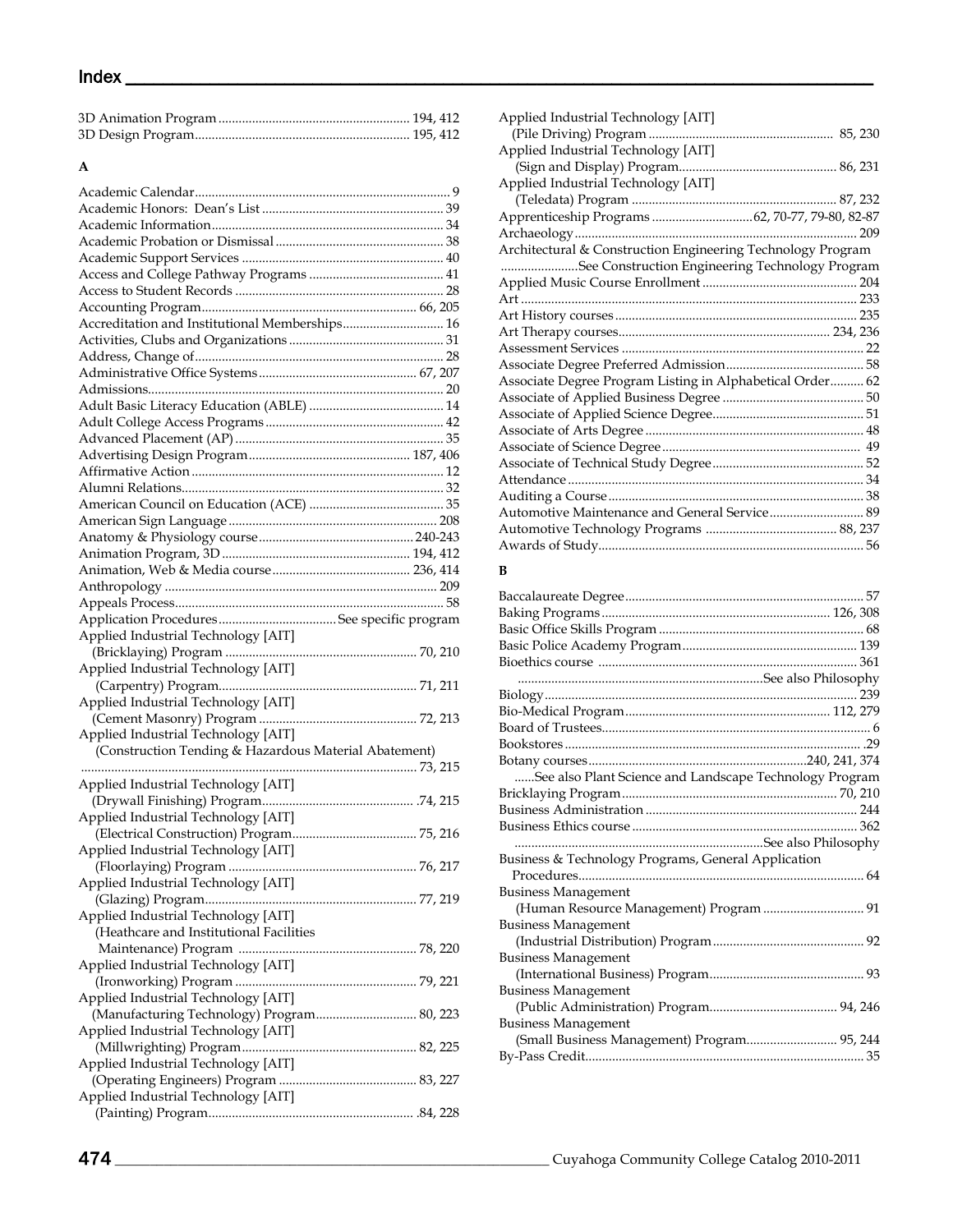# **C**

| Career Technical Credit Transfer 22, Appendix III           |  |
|-------------------------------------------------------------|--|
|                                                             |  |
|                                                             |  |
|                                                             |  |
|                                                             |  |
|                                                             |  |
|                                                             |  |
| Certificate & Degree Program Requirements  46               |  |
|                                                             |  |
|                                                             |  |
|                                                             |  |
| Changes in Curriculum, Fees & Other Requirements  23        |  |
|                                                             |  |
|                                                             |  |
|                                                             |  |
|                                                             |  |
|                                                             |  |
|                                                             |  |
|                                                             |  |
|                                                             |  |
|                                                             |  |
|                                                             |  |
| College Climate and Commitment to Diversity and Affirmative |  |
|                                                             |  |
|                                                             |  |
| College Level Examination Program (CLEP) 35                 |  |
|                                                             |  |
|                                                             |  |
|                                                             |  |
|                                                             |  |
|                                                             |  |
|                                                             |  |
|                                                             |  |
|                                                             |  |
|                                                             |  |
|                                                             |  |
|                                                             |  |
| Computer Studiessee Information Technology Programs         |  |
| Computer-Aided Drafting (CAD) Program 144, 335              |  |
| Computer Integrated Manufacturing (CIM) Program  143        |  |
| Computer Maintenance Technology Program  114, 221           |  |
| Computer Networking Hardware Program 113                    |  |
| Computer Numerical Control (CNC) course 225                 |  |
| See also AIT - Manufacturing Technology Program             |  |
|                                                             |  |
| Construction Engineering Technology Program 98, 253         |  |
| Construction Tending & Hazardous Material                   |  |
|                                                             |  |
|                                                             |  |
|                                                             |  |
| Corrections, Law Enforcement Program 140, 323               |  |
|                                                             |  |

| Court Reporting Technologies Program  97, 250      |    |
|----------------------------------------------------|----|
|                                                    |    |
|                                                    |    |
| Criminal Justice Program, Law Enforcement 138, 323 |    |
|                                                    |    |
|                                                    |    |
|                                                    |    |
| Culinarian/Cook Program, Professional  127, 306    |    |
|                                                    |    |
|                                                    | 29 |
|                                                    |    |
|                                                    |    |

#### **D**

| Defense Activity for Non-Traditional Education Support   |  |
|----------------------------------------------------------|--|
|                                                          |  |
|                                                          |  |
|                                                          |  |
| Degree Program Suggested Semester Sequences 66-198       |  |
| Degree Program Requirements, Certificates & 46           |  |
|                                                          |  |
|                                                          |  |
|                                                          |  |
|                                                          |  |
|                                                          |  |
| Design & Build Program, Plant Science and Landscape      |  |
|                                                          |  |
|                                                          |  |
|                                                          |  |
|                                                          |  |
| Diagnostic Medical Sonography Programs 103, 105, 260     |  |
|                                                          |  |
|                                                          |  |
|                                                          |  |
|                                                          |  |
| Digital Video & Digital Filmmaking Program  189, 410     |  |
|                                                          |  |
|                                                          |  |
| Directions to Campuses & Corporate College® Appendix VII |  |
| Disability Services for Students - Access Program 30, 42 |  |
|                                                          |  |
|                                                          |  |
| Drafting Program, Computer-Aided (CAD) 144               |  |
|                                                          |  |
|                                                          |  |
|                                                          |  |

## **E**

| Early Childhood Education Program  108, 268 |  |
|---------------------------------------------|--|
|                                             |  |
|                                             |  |
|                                             |  |
|                                             |  |
|                                             |  |
|                                             |  |
|                                             |  |
|                                             |  |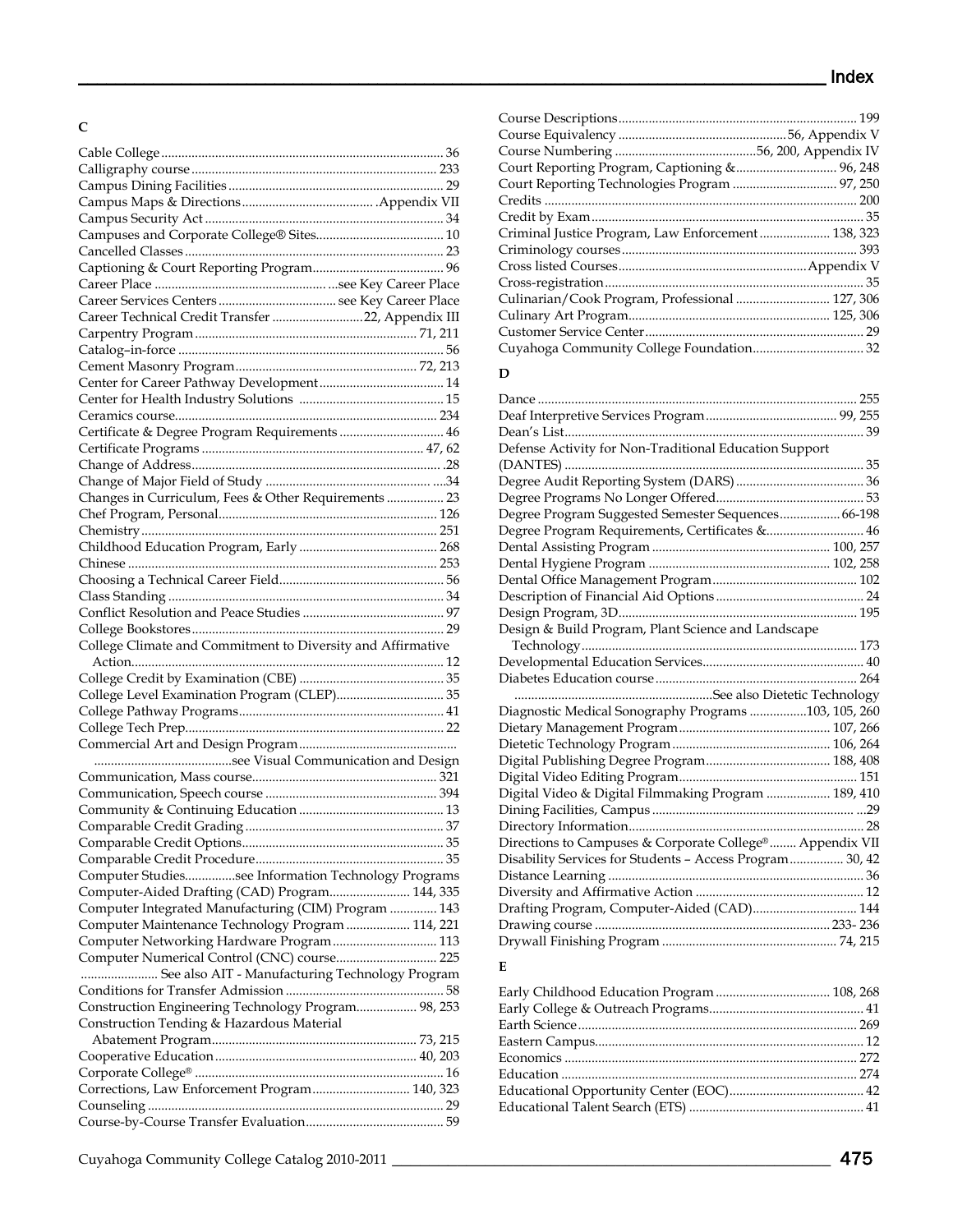# $Index \begin{array}{|l|l|} \hline \end{array}$

| Electrical/Electronic Engineering Technology Program  111, 275 |
|----------------------------------------------------------------|
| Electrical/Electronic Engineering Technology                   |
|                                                                |
| Electrical/Electronic Engineering Technology                   |
| (Computer Networking Hardware) Program  113, 275               |
| Electrical/Electronic Engineering Technology                   |
|                                                                |
| Electroneurodiagnostic Technology Program 116, 281             |
| Emergency Medical Technology Program 117, 284                  |
| Emergency Medical Technician (Basic) Program 118, 284          |
|                                                                |
|                                                                |
| Environmental Health and Safety Technology                     |
|                                                                |
|                                                                |
| Evaluation for Alternative Educational Options/American        |
|                                                                |
| Exercise Program, Sport and Exercise Studies 183, 396          |
| п.                                                             |

## **F**

|                                                             | 24 |
|-------------------------------------------------------------|----|
|                                                             |    |
| Federal Supplemental Educational                            |    |
|                                                             |    |
|                                                             |    |
|                                                             |    |
|                                                             |    |
|                                                             |    |
|                                                             |    |
|                                                             |    |
|                                                             |    |
|                                                             |    |
|                                                             |    |
|                                                             |    |
|                                                             |    |
|                                                             |    |
|                                                             |    |
|                                                             |    |
|                                                             |    |
| Fresh Start-GPA Adjustment Procedure for Student Success 39 |    |
|                                                             |    |
|                                                             |    |

## **G**

| <b>General Application Procedures</b> |  |
|---------------------------------------|--|
|                                       |  |
| <b>General Application Procedures</b> |  |
|                                       |  |
| <b>General Application Procedures</b> |  |
|                                       |  |
|                                       |  |
|                                       |  |
|                                       |  |
| <b>General Education Requirements</b> |  |
|                                       |  |
| <b>General Education Requirements</b> |  |
|                                       |  |
| General Education Requirements        |  |
|                                       |  |

| <b>General Education Requirements</b> |  |
|---------------------------------------|--|
|                                       |  |
|                                       |  |
|                                       |  |
|                                       |  |
|                                       |  |
|                                       |  |
|                                       |  |
|                                       |  |
|                                       |  |
|                                       |  |
|                                       |  |
|                                       |  |
|                                       |  |
|                                       |  |
|                                       |  |
| Graphic Design Program, Visual        |  |
|                                       |  |
|                                       |  |
| Н                                     |  |

## **H**

| Healthcare & Industrial Facilities Maintenance Program 78, 220 |  |
|----------------------------------------------------------------|--|
|                                                                |  |
| Health Information Management Program  122, 298                |  |
|                                                                |  |
|                                                                |  |
|                                                                |  |
|                                                                |  |
| History of Cuyahoga Community College and Campuses  12         |  |
|                                                                |  |
|                                                                |  |
|                                                                |  |
|                                                                |  |
| <b>Hospitality Management Programs</b>                         |  |
|                                                                |  |
| <b>Hospitality Management Programs</b>                         |  |
|                                                                |  |
| <b>Hospitality Management Programs</b>                         |  |
| (Restaurant/Food Service Management) 130                       |  |
|                                                                |  |
|                                                                |  |
|                                                                |  |
| Human Resource Management Program 91, 245                      |  |
|                                                                |  |
|                                                                |  |
|                                                                |  |
|                                                                |  |

## **I**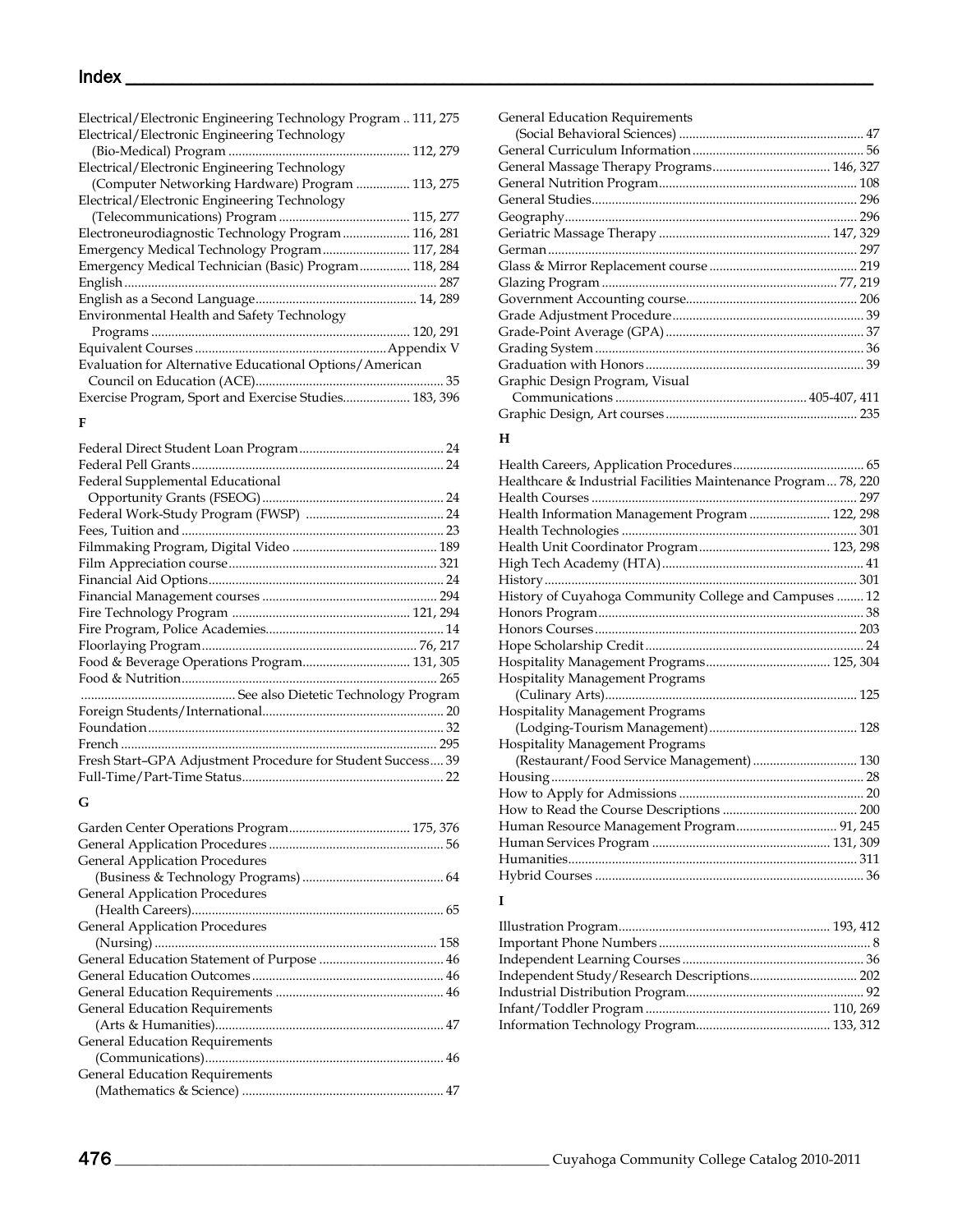| <b>Information Technology</b>                              |
|------------------------------------------------------------|
| (Programming & Development) Program  134, 315              |
| Information Technology                                     |
|                                                            |
| Integrated Systems Engineering Technology Program 136, 316 |
|                                                            |
|                                                            |
|                                                            |
|                                                            |
|                                                            |
|                                                            |
|                                                            |
|                                                            |

# **J**

## **K**

# **L**

| See Plant Science and Landscape Technology Program |  |
|----------------------------------------------------|--|
|                                                    |  |
|                                                    |  |
|                                                    |  |
| Law Enforcement                                    |  |
|                                                    |  |
| Law Enforcement                                    |  |
|                                                    |  |
| Law Enforcement                                    |  |
|                                                    |  |
|                                                    |  |
|                                                    |  |
| Library/Technology Learning Center/Learning        |  |
|                                                    |  |
|                                                    |  |
|                                                    |  |
|                                                    |  |
|                                                    |  |

## **M**

| Management, Office Operations Program (see Administrative |
|-----------------------------------------------------------|
|                                                           |
| Manufacturing, Computer Integrated (CIM) Program  143     |
| Manufacturing, Engineering and Bioscience Program 15      |
|                                                           |
|                                                           |
|                                                           |
|                                                           |
|                                                           |
|                                                           |
|                                                           |
|                                                           |
|                                                           |

| Massotherapy                                              |  |
|-----------------------------------------------------------|--|
| (Geriatric Massage Therapy) Program  147                  |  |
| Massotherapy Post Professional                            |  |
|                                                           |  |
|                                                           |  |
| Mechanical Engineering Technology Program  149, 334       |  |
|                                                           |  |
| Media Arts & Studies                                      |  |
|                                                           |  |
| Media Arts & Studies                                      |  |
| (Motion Graphics & Visual Storytelling) Program  151, 339 |  |
|                                                           |  |
|                                                           |  |
|                                                           |  |
| Medical Laboratory Technology Program  154, 341           |  |
|                                                           |  |
|                                                           |  |
|                                                           |  |
| Microcomputer Program (See Programming & Development)     |  |
|                                                           |  |
|                                                           |  |
|                                                           |  |
|                                                           |  |
|                                                           |  |
|                                                           |  |
|                                                           |  |
|                                                           |  |
|                                                           |  |
|                                                           |  |

#### **N**

| Northeast Ohio Commission on Higher Education 18 |  |
|--------------------------------------------------|--|
| Nuclear Medicine Technology Program  156, 350    |  |
|                                                  |  |
|                                                  |  |
|                                                  |  |
|                                                  |  |
|                                                  |  |
|                                                  |  |

# **O**

| Occupational Therapy Assistant Technology Program 161, 353 |
|------------------------------------------------------------|
|                                                            |
|                                                            |
| Ohio Articulation Number58, 200, Appendix I, II            |
|                                                            |
|                                                            |
|                                                            |
|                                                            |
|                                                            |
|                                                            |
|                                                            |
|                                                            |

#### **P**

| Painting Program, Applied Industrial Technology  84, 228 |  |
|----------------------------------------------------------|--|
|                                                          |  |
|                                                          |  |
|                                                          |  |
|                                                          |  |
|                                                          |  |
| Partnerships for Achieving Student Success (PASS)  41    |  |
|                                                          |  |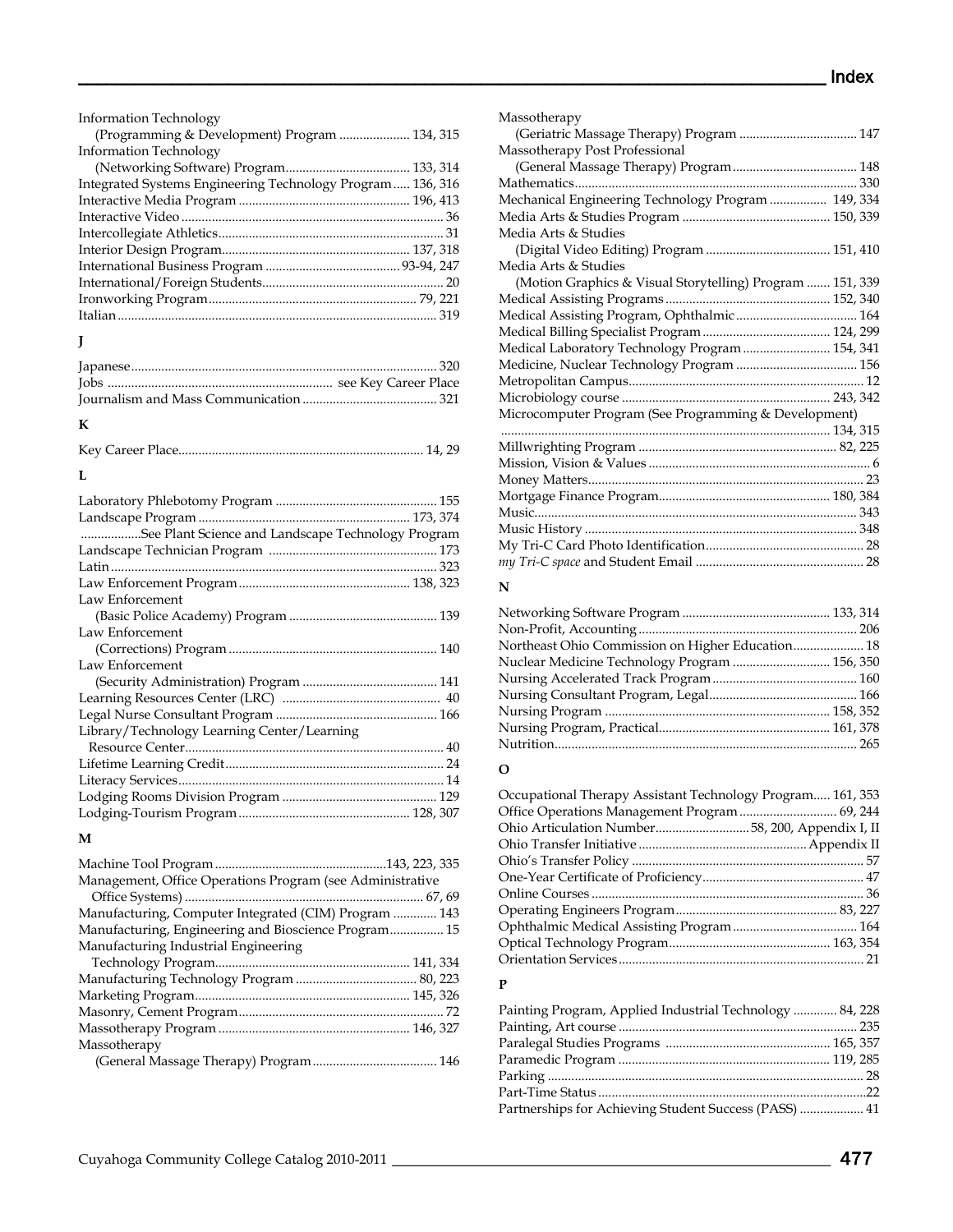| Physical Education and Recreation Facilities  32          |  |
|-----------------------------------------------------------|--|
|                                                           |  |
| Physical Therapist Assisting Technology Program  169, 367 |  |
|                                                           |  |
|                                                           |  |
|                                                           |  |
|                                                           |  |
| Plant Science and Landscape Technology Program  172       |  |
|                                                           |  |
|                                                           |  |
| Plant Science and Landscape Technology                    |  |
|                                                           |  |
| Plant Science and Landscape Technology                    |  |
|                                                           |  |
| Plant Science and Landscape Technology                    |  |
|                                                           |  |
| Plant Science and Landscape Technology                    |  |
|                                                           |  |
| Police/Fire Academies (Public Safety Institute) 14        |  |
|                                                           |  |
|                                                           |  |
|                                                           |  |
|                                                           |  |
|                                                           |  |
| Post-Secondary Enrollment Options Program  21             |  |
|                                                           |  |
|                                                           |  |
|                                                           |  |
|                                                           |  |
|                                                           |  |
|                                                           |  |
|                                                           |  |
|                                                           |  |
|                                                           |  |
|                                                           |  |
|                                                           |  |
|                                                           |  |
|                                                           |  |
|                                                           |  |
| Purchasing and Supply Management Program  176, 245        |  |

## **Q**

## **R**

#### Radio Broadcast Production course............................................. 322 Radio & Television course............................................................. 321 Radiography Program........................................................... 178, 381

| Real Estate Program                                  |  |
|------------------------------------------------------|--|
|                                                      |  |
| Recording Arts and Technology Program  181, 385      |  |
|                                                      |  |
|                                                      |  |
|                                                      |  |
|                                                      |  |
|                                                      |  |
| Repeated Modularized Course (equivalent renumbered   |  |
|                                                      |  |
|                                                      |  |
|                                                      |  |
|                                                      |  |
|                                                      |  |
| Restaurant/Food Service Management Program  130, 304 |  |
|                                                      |  |

#### **S**

| Science, Engineering, Mathematics & Aerospace                 |  |
|---------------------------------------------------------------|--|
|                                                               |  |
|                                                               |  |
|                                                               |  |
|                                                               |  |
| Semester Course Numbering56, 200, Appendix IV                 |  |
|                                                               |  |
| Sign & Display Program, Applied Industrial Technology 86, 231 |  |
|                                                               |  |
| Small Business Management Program  95, 244                    |  |
|                                                               |  |
|                                                               |  |
|                                                               |  |
| Sonography Program, Diagnostic Medical  260                   |  |
|                                                               |  |
|                                                               |  |
|                                                               |  |
|                                                               |  |
|                                                               |  |
| Sterile Processing & Distribution Technology Program 184, 399 |  |
|                                                               |  |
|                                                               |  |
|                                                               |  |
|                                                               |  |
| Student Financial Assistance Application Procedure            |  |
|                                                               |  |
|                                                               |  |
|                                                               |  |
| Student Right-to-Know & Campus Security Act  34               |  |
|                                                               |  |
|                                                               |  |
|                                                               |  |
|                                                               |  |
| Subject Area/Codes Listing, Course Descriptions 201           |  |
|                                                               |  |
|                                                               |  |

## **T**